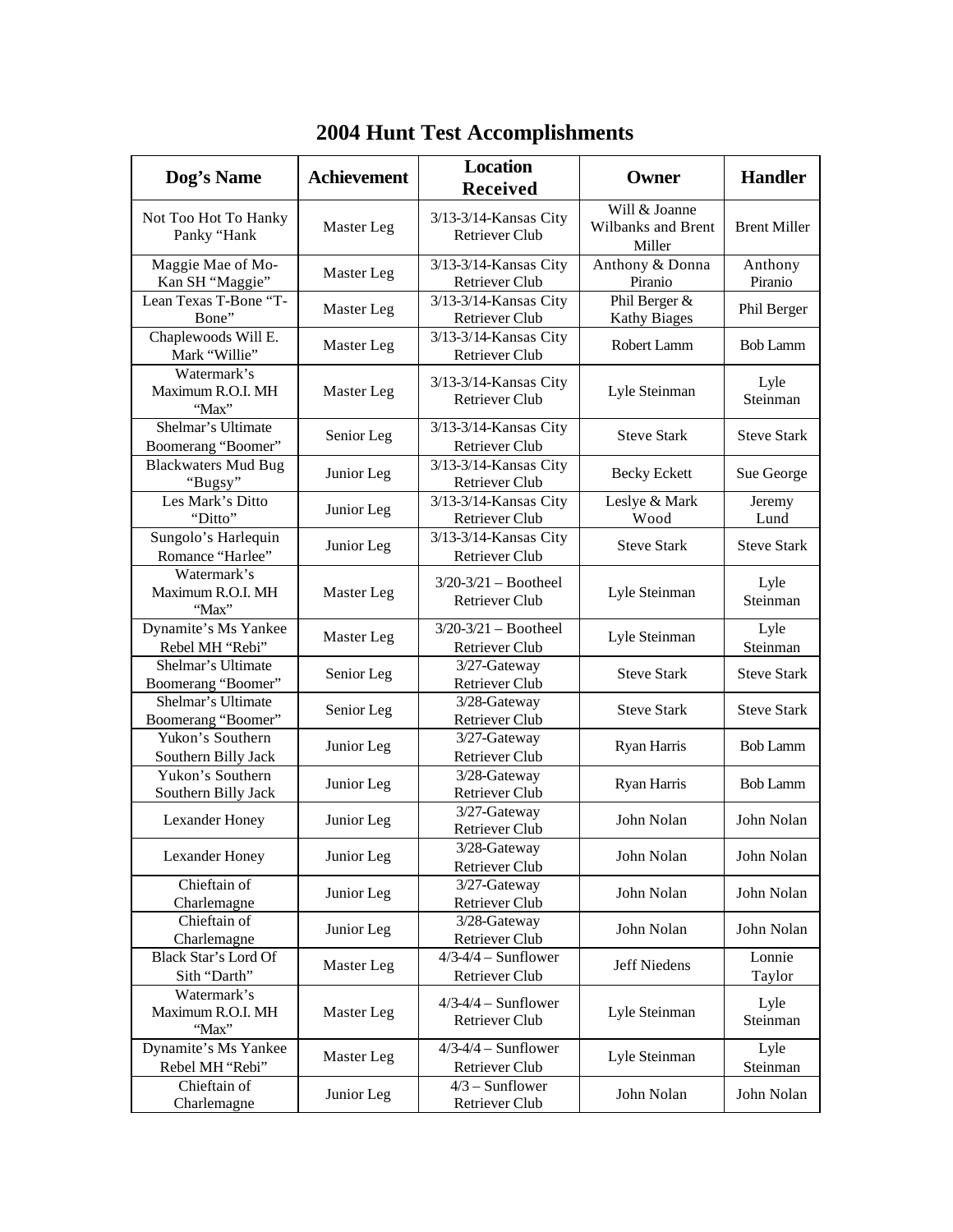| Dog's Name                                | <b>Achievement</b>            | <b>Location</b><br><b>Received</b>                                              | Owner                                         | <b>Handler</b>      |
|-------------------------------------------|-------------------------------|---------------------------------------------------------------------------------|-----------------------------------------------|---------------------|
| Lexander Honey                            | Junior Leg                    | $4/3-4/4$ - Sunflower<br><b>Retriever Club</b>                                  | John Nolan                                    | John Nolan          |
| Chieftain of<br>Charlemagne               | Junior Leg<br>JH Title        | $4/4$ – Sunflower<br><b>Retriever Club</b>                                      | John Nolan                                    | John Nolan          |
| Maggie Mae of Mo-<br>Kan "Maggie"         | Master Leg                    | $4/24 - 4/25 - Ozarks$<br>Hunt Retriever<br>Association                         | Anthony & Donna<br>Piranio                    | Anthony<br>Piranio  |
| Watermark's<br>Maximum R.O.I. MH<br>"Max" | Master Leg                    | $4/24 - 4/25 - Ozarks$<br>Hunt Retriever<br>Association                         | Lyle Steinman                                 | Lyle<br>Steinman    |
| Black Star's Lord Of<br>Sith "Darth"      | Master Leg                    | $4/24 - 4/25 - Ozarks$<br><b>Hunt Retriever</b><br>Association                  | Jeff Niedens                                  | Lonnie<br>Taylor    |
| Liberty's Bell "Belle"                    | Junior Leg                    | 4/24 - Ozarks Hunt<br><b>Retriever Association</b>                              | Eric Wood                                     | Eric Wood           |
| Liberty's Bell "Belle"                    | Junior Leg                    | 4/25 - Ozarks Hunt<br><b>Retriever Association</b>                              | Eric Wood                                     | Eric Wood           |
| Westwoods Eye of the<br>Tiger "Tiger"     | Junior Leg                    | $4/24 - 4/25 - Ozarks$<br><b>Hunt Retriever</b><br>Association                  | Dan Spies                                     | Dan Spies           |
| Watermark's<br>Maximum R.O.I. MH<br>"Max" | Master Leg                    | 5/15-5/16 Tulsa<br><b>Retriever Club</b>                                        | Lyle Steinman                                 | Lyle<br>Steinman    |
| Not Too Hot To Hanky<br>Panky "Hank"      | Master Leg                    | $5/22 - 5/23$ - Northwest<br>Missouri Retriever<br>Club                         | Will & Joanne<br>Wilbanks and Brent<br>Miller | <b>Brent Miller</b> |
| Watermark's<br>Maximum R.O.I. MH<br>"Max" | Master Leg                    | $\overline{5/22}$ - $\overline{5/23}$ – Northwest<br>Missouri Retriever<br>Club | Lyle Steinman                                 | Lyle<br>Steinman    |
| Dynamite's Ms Yankee<br>Rebel MH "Rebi"   | Master Leg                    | $5/22 - 5/23$ - Northwest<br>Missouri Retriever<br>Club                         | Lyle Steinman                                 | Lyle<br>Steinman    |
| Black Star's Lord Of<br>Sith "Darth"      | Master Leg                    | $5/22 - 5/23$ - Northwest<br>Missouri Retriever<br>Club                         | <b>Jeff Niedens</b>                           | Lonnie<br>Taylor    |
| Shelmar's Ultimate<br>Boomerang "Boomer"  | Senior Leg<br><b>SH</b> Title | $5/22 - 5/23$ - Northwest<br>Missouri Retriever<br>Club                         | <b>Steve Stark</b>                            | <b>Steve Stark</b>  |
| Rivercrest Man O'War<br>"Ares"            | Junior Leg                    | $5/22 - 5/23$ – Northwest<br>Missouri Retriever<br>Club                         | Will & Joanne<br>Wilbanks                     | Joanne<br>Wilbanks  |
| Miller's Ruff Coated<br>Rascal "Rowdy"    | Junior Leg                    | $\sqrt{5/22-5/23}$ Northwest<br>Missouri Retriever<br>Club                      | Brent & Sherry<br>Miller                      | <b>Brent Miller</b> |
| Bur Oak's Sexy Sadie                      | Junior Leg                    | $5/22 - 5/23$ – Northwest<br>Missouri Retriever<br>Club                         | Gordy Weigel                                  | Gordy<br>Weigel     |
| Kilcreek's Kalila<br>deMayo CD "Kalila"   | Junior Leg                    | $5/22 - 5/23$ - Northwest<br>Missouri Retriever<br>Club                         | Janice Johnson                                | Janice<br>Johnson   |
| Bart's Pequeno Nebro<br>Cosmo             | Junior Leg                    | $5/22 - 5/23$ - Northwest<br>Missouri Retriever<br>Club                         | Phillip Carson                                | Phillip<br>Carson   |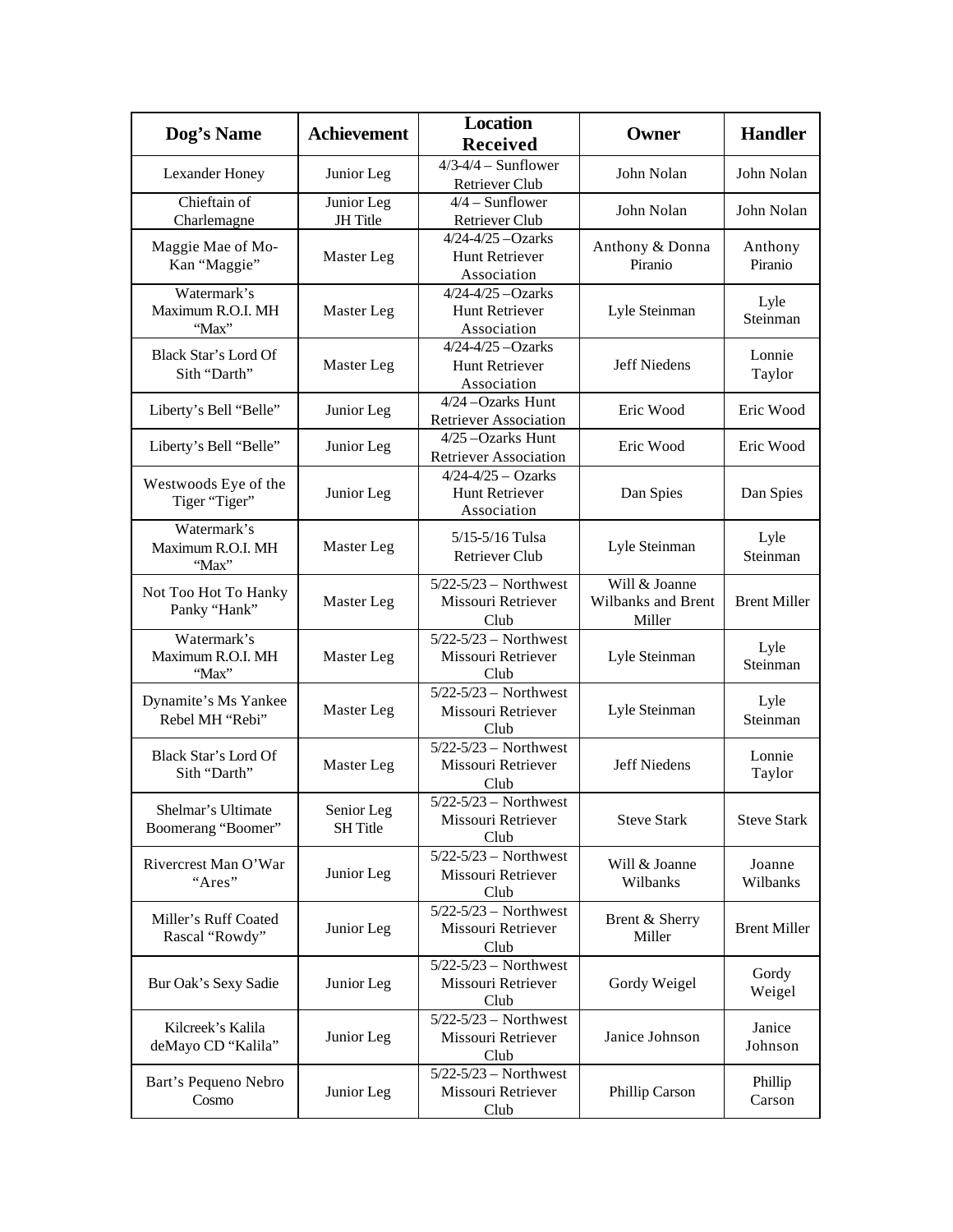| Dog's Name                                | <b>Achievement</b>         | <b>Location</b><br><b>Received</b>                      | Owner                      | <b>Handler</b>          |
|-------------------------------------------|----------------------------|---------------------------------------------------------|----------------------------|-------------------------|
| Bur Oak's Travelin'<br>Man                | Junior Leg                 | $5/22 - 5/23$ - Northwest<br>Missouri Retriever<br>Club | Gordy Weigel               | Gordy<br>Weigel         |
| Yukons Southern Bill<br>Jack              | Junior Leg                 | $5/22 - 5/23$ - Northwest<br>Missouri Retriever<br>Club | Ryan Harris                | Ryan Harris             |
| Dynamite's Ms Yankee<br>Rebel MH "Rebi"   | Master Leg                 | $6/5 - 6/6 -$ Sooner<br>Retriever Club                  | Lyle Steinman              | Lyle<br>Steinman        |
| Watermark's<br>Maximum R.O.I. MH<br>"Max" | Master Leg                 | $6/5 - 6/6 -$ Sooner<br><b>Retriever Club</b>           | Lyle Steinman              | Lyle<br>Steinman        |
| Watermark's<br>Maximum R.O.I. MH<br>"Max" | Master Leg                 | $6/12 - 6/14 - Jayhawk$<br><b>Retriever Club</b>        | Lyle Steinman              | Lyle<br>Steinman        |
| Hunters Marsh Cocoa<br>Channel "Cocoa"    | Senior Leg                 | $6/12 - 6/13 - Mid$ -Iowa<br>Retriever Club             | Pam Dennis                 | Gordy<br>Weigel         |
| Choctaws Devil-N-<br>Deskys "Molly"       | Senior Leg                 | $6/12 - 6/13 - Mid$ -Iowa<br>Retriever Club             | <b>Bill Cook</b>           | <b>Bill Cook</b>        |
| Willies Allee Oop JH<br>"Allee"           | Senior Leg                 | $6/12 - 6/13 - Mid$ -Iowa<br>Retriever Club             | Phillip Mefford            | Phillip<br>Mefford      |
| Scooter's Little Gander<br>Girl "Roxy"    | Junior Leg                 | $6/12 - 6/13 - Mid$ -Iowa<br>Retriever Club             | Chad Huff                  | Chad Huff               |
| Bur Oak's Travelin'<br>Man                | Junior Leg                 | $6/12 - 6/13 - Mid$ -Iowa<br><b>Retriever Club</b>      | Gordy Weigel               | Gordy<br>Weigel         |
| Watermark's<br>Maximum R.O.I. MH<br>"Max" | Master Leg                 | 6/19 - Nebraska Dog<br>and Hunt Club                    | Lyle Steinman              | Lyle<br>Steinman        |
| Rivercrest Man O'War<br>"Ares"            | Junior Leg                 | $6/19$ – Nebraska Dog<br>and Hunt Club                  | Will & Joanne<br>Wilbanks  | Joanne<br>Wilbanks      |
| Scooter's Little Gander<br>Girl "Roxy"    | Junior Leg                 | $\overline{6}/19$ – Nebraska Dog<br>and Hunt Club       | Randall Chad Huff          | Chad Huff               |
| Ida Red's Dixie Chick<br>JH               | <b>HR</b> Pass             | $6/19$ - Panhandle<br>HRC (Nebraska)                    | Greg Bell                  | Greg Bell               |
| Rivercrest Man O'War<br>"Ares"            | Junior Leg                 | 6/20 - Nebraska Dog<br>and Hunt Club                    | Will & Joanne<br>Wilbanks  | Joanne<br>Wilbanks      |
| Scooter's Little Gander<br>Girl "Roxy"    | Junior Leg                 | $6/20$ – Nebraska Dog<br>and Hunt Club                  | Randall Chad Huff          | Chad Huff               |
| Ida Red's Dixie Chick<br>JH               | HR Pass<br><b>HR</b> Title | $6/20$ - Panhandle<br>HRC (Nebraska)                    | Greg Bell                  | Greg Bell               |
| Watermark's<br>Maximum R.O.I. MH<br>"Max" | Master Leg                 | $7/9 - 7/11 -$ Minot<br>Retriever Club                  | Lyle Steinman              | Lyle<br>Steinman        |
| Maggie Mae of Mo-<br>Kan SH               | Master Leg                 | $\overline{7/31-8/1}$ Northwest<br>Iowa Retriever Club  | Anthony & Donna<br>Piranio | Anthony<br>Piranio      |
| <b>Big Two Hearted River</b><br>II MH     | Master Leg                 | $7/31-8/1$ - Northwest<br>Iowa Retriever Club           | Lyle Steinman              | Lyle<br>Steinman        |
| Choctaw's Devil-N-<br>Desky's "Molly"     | Senior Leg                 | $7/31-8/1$ - Northwest<br>Iowa Retriever Club           | <b>Bill Cook</b>           | <b>Bill Cook</b>        |
| Scooter's Little Gander<br>Girl "Roxy"    | Junior Leg<br>JH Title     | $7/31-8/1$ - Northwest<br>Iowa Retriever Club           | Chad Huff                  | <b>Brian</b><br>Norwood |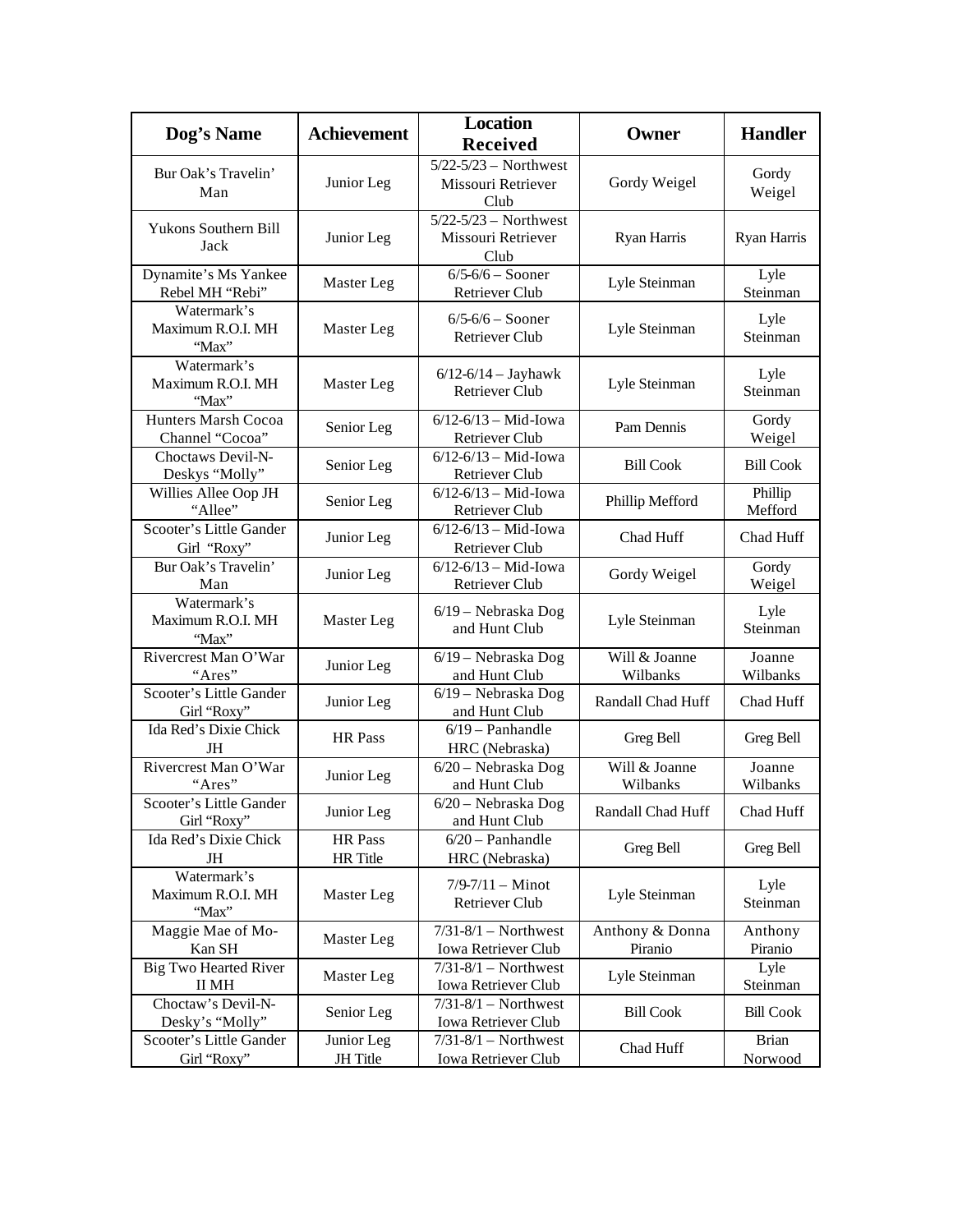| Dog's Name                                    | <b>Achievement</b>            | <b>Location</b><br><b>Received</b>               | Owner                      | <b>Handler</b>     |
|-----------------------------------------------|-------------------------------|--------------------------------------------------|----------------------------|--------------------|
| Watermark's<br>Maximum R.O.I. MH<br>"Max"     | Master Leg                    | $8/14 - 8/15 - Missouri$<br>Valley Hunt Club     | Lyle Steinman              | Lyle<br>Steinman   |
| <b>Big Two Hearted River</b><br><b>II MH</b>  | Master Leg                    | 8/14-8/15 - Missouri<br>Valley Hunt Club         | Lyle Steinman              | Lyle<br>Steinman   |
| Dynamite's Ms Yankee<br>Rebel MH "Rebi"       | Master Leg                    | 8/14-8/15 - Missouri<br>Valley Hunt Club         | Lyle Steinman              | Lyle<br>Steinman   |
| Duck Mountain<br>Diddling Dandy MH<br>"Dandy" | Master Leg                    | $8/14 - 8/15 - Missouri$<br>Valley Hunt Club     | Lyle Steinman              | Lyle<br>Steinman   |
| Scooter's Little Gander<br>Girl JH "Roxy"     | Senior Leg                    | 8/14-8/15 - Missouri<br>Valley Hunt Club         | Chad Huff                  | Chad Huff          |
| Pendragon's Tugaloo<br>JH "Tug"               | Senior Leg                    | 8/14-8/15 - Missouri<br>Valley Hunt Club         | Sue George                 | Sue George         |
| Riparian Rocket Man<br>of Mo-Kan "Rocky"      | Junior Leg                    | $8/14 - 8/15 - Missouri$<br>Valley Hunt Club     | Anthony & Donna<br>Piranio | Anthony<br>Piranio |
| Midnight's Rainy<br>Hilltop "Rain"            | Master Leg                    | $8/21 - 8/22 -$ Nebraska<br>Dog & Hunt Club      | Craig Thompson             | Craig<br>Thompson  |
| <b>Big Two Hearted River</b><br>II MH         | Master Leg                    | 8/21-8/22 - Nebraska<br>Dog & Hunt Club          | Lyle Steinman              | Lyle<br>Steinman   |
| Dynamite's Ms Yankee<br>Rebel MH "Rebi"       | Master Leg                    | $8/21 - 8/22 -$ Nebraska<br>Dog & Hunt Club      | Lyle Steinman              | Lyle<br>Steinman   |
| Midnight's Rainy<br>Hilltop "Rain"            | Senior Leg                    | $8/21 - 8/22 -$ Nebraska<br>Dog & Hunt Club      | Craig Thompson             | Craig<br>Thompson  |
| Hunters Marsh Cocoa<br>Channel JH "Cocoa"     | Senior Leg                    | 8/21-8/22 - Nebraska<br>Dog & Hunt Club          | Pam Dennis                 | Gordy<br>Weigel    |
| Willies Allee Opp<br>"Allee"                  | Senior Leg                    | $8/21 - 8/22$ - Nebraska<br>Dog & Hunt Club      | Phillip Mefford            | Phillip<br>Mefford |
| Circle C's Wind Of<br>Orion                   | Junior Leg                    | 8/21 - Nebraska Dog<br>& Hunt Club               | Dan & Kathy<br>Chladek     | Dan<br>Chladek     |
| Circle C's Wind Of<br>Orion                   | Junior Leg                    | 8/21 - Nebraska Dog<br>& Hunt Club               | Dan & Kathy<br>Chladek     | Dan<br>Chladek     |
| Duck Mountain<br>Diddling Dandy MH<br>"Dandy" | Master Leg                    | $9/11$ - Northwest<br>Missouri Retriever<br>Club | Lyle Steinman              | Lyle<br>Steinman   |
| <b>Big Two Hearted River</b><br>II MH         | Master Leg                    | $9/11$ – Northwest<br>Missouri Retriever<br>Club | Lyle Steinman              | Lyle<br>Steinman   |
| Dynamite's Ms Yankee<br>Rebel MH "Rebi"       | Master Leg                    | $9/11$ - Northwest<br>Missouri Retriever<br>Club | Lyle Steinman              | Lyle<br>Steinman   |
| Watermark's<br>Maximum R.O.I. MH<br>"Max"     | Master Leg                    | $9/11$ – Northwest<br>Missouri Retriever<br>Club | Lyle Steinman              | Lyle<br>Steinman   |
| Choctaws Devil-N-<br>Deskys "Molly"           | Senior Leg<br><b>SH</b> Title | $9/11$ – Northwest<br>Missouri Retriever<br>Club | <b>Bill Cook</b>           | <b>Bill Cook</b>   |
| Scooter's Little Gander<br>Girl JH "Roxy"     | Senior Leg                    | $9/11$ - Northwest<br>Missouri Retriever<br>Club | Chad Huff                  | Chad Huff          |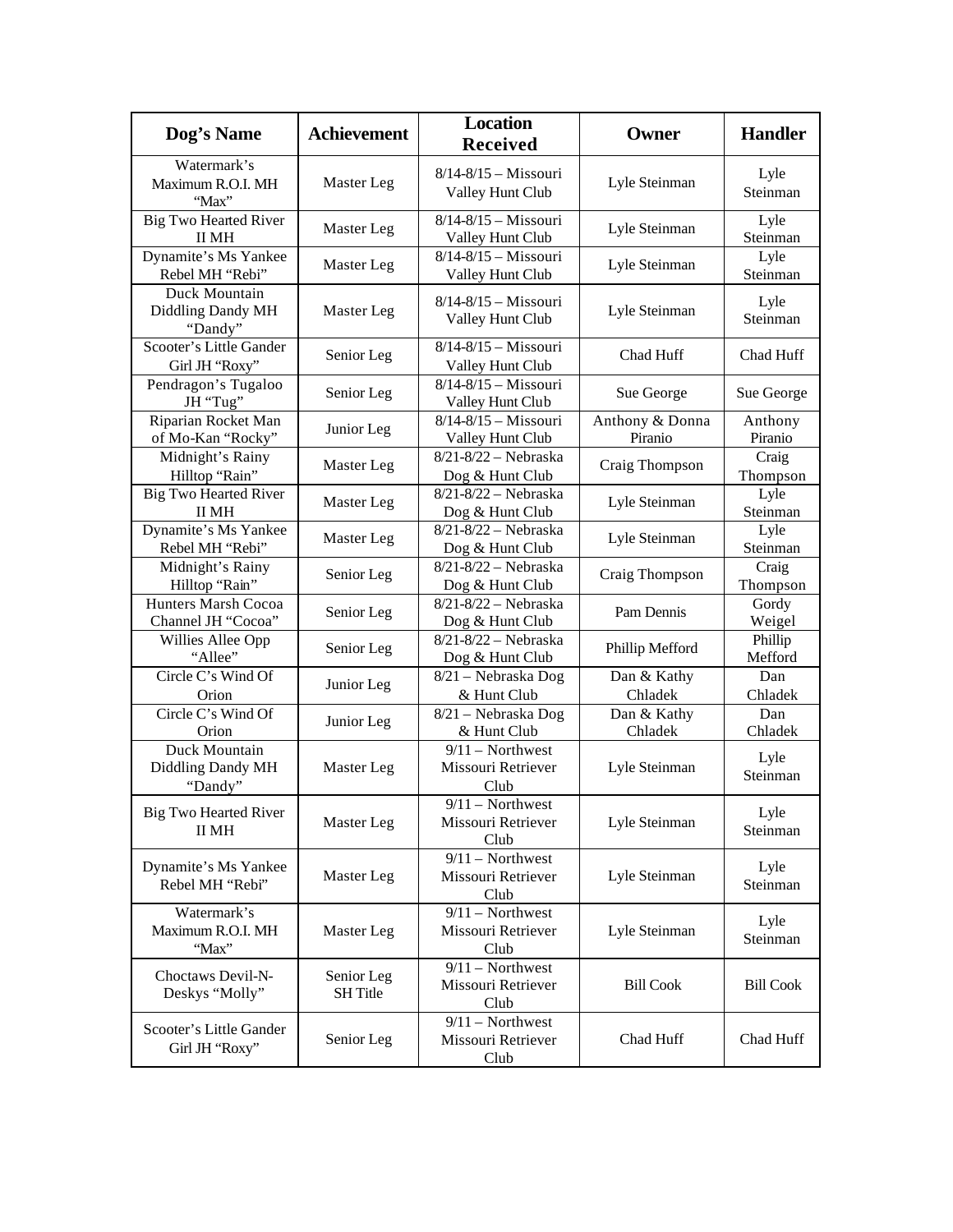| Dog's Name                                          | <b>Achievement</b>            | <b>Location</b><br><b>Received</b>                                     | Owner                            | <b>Handler</b>       |
|-----------------------------------------------------|-------------------------------|------------------------------------------------------------------------|----------------------------------|----------------------|
| Hunters Marsh Cocoa<br>Channel JH "Cocoa"           | Senior Leg                    | $9/11$ - Northwest<br>Missouri Retriever<br>Club                       | Gordy Weigel                     | Pam Dennis           |
| Wildrose King of South<br>Fork JH                   | Senior Leg                    | $9/11$ – Northwest<br>Missouri Retriever<br>Club                       | Mike Valentine                   | Mike<br>Valentine    |
| Sungold's Harlequin<br>Romance "Harley"             | Junior Leg                    | $9/10$ – Northwest<br>Missouri Retriever<br>Club                       | <b>Steve Stark</b>               | <b>Steve Stark</b>   |
| Peakebrook's Makes<br>Me Wonder "Brooke"            | Junior Leg                    | $9/10$ – Northwest<br>Missouri Retriever<br>Club                       | Mark & Leslye<br>Wood            | Leslye<br>Wood       |
| Lexander Honey                                      | Junior Leg                    | $9/10$ – Northwest<br>Missouri Retriever<br>Club                       | John Nolan                       | John Nolan           |
| Riparian Rocket Man<br>of Mo-Kan "Rocky"            | Junior Leg                    | $9/10$ – Northwest<br>Missouri Retriever<br>Club                       | Anthony & Donna<br>Piranio       | Anthony<br>Piranio   |
| Peakebrook's Makes<br>Me Wonder "Brooke"            | Junior Leg                    | $9/11$ - Northwest<br>Missouri Retriever<br>Club                       | Mark & Leslye<br>Wood            | Leslye<br>Wood       |
| Sungold's Harlequin<br>Romance "Harley"             | Junior Leg<br>JH Title        | $9/11$ – Northwest<br>Missouri Retriever<br>Club                       | <b>Steve Stark</b>               | <b>Steve Stark</b>   |
| Rivercrest Man O'War<br>"Ares"                      | Junior Leg<br><b>JH</b> Title | $9/11$ – Northwest<br>Missouri Retriever<br>Club                       | William & Joanne<br>Wilbanks     | Joanne<br>Wilbanks   |
| Westwinds Joyfull<br>Shadow "Joy"                   | Junior Leg                    | $9/11$ – Northwest<br>Missouri Retriever<br>Club                       | David Wood &<br>Michael Westfall | Leslye<br>Wood       |
| Circle C's Wind of<br>Orion                         | Junior Leg                    | $9/11$ - Northwest<br>Missouri Retriever<br>Club                       | Dan Chladek                      | Dan<br>Chladek       |
| Candlewoods Ruler of<br>The Sky "Zeus"              | Master Leg                    | $10/30 - 10/31 -$ Kansas<br>City Retriever Club                        | William & Joanne<br>Wilbanks     | Joanne<br>Wilbanks   |
| Duck Mountain<br>Diddling Dandy MH<br>"Dandy"       | Master Leg                    | $10/30 - 10/31 -$ Kansas<br>City Retriever Club                        | Lyle Steinman                    | Lyle<br>Steinman     |
| BJ's Golden Lacee<br>"Lacee"                        | Master Leg                    | $10/30 - 10/31 -$ Kansas<br>City Retriever Club                        | Bob & Barbara<br>Hayden          | David<br>Wolfe       |
| Dynamite's Ms Yankee<br>Rebel MNH "Rebi"            | Master Leg                    | $10/30 - 10/31 -$ Kansas<br>City Retriever Club                        | Lyle Steinman                    | Lyle<br>Steinman     |
| Maggie Mae of Mo-                                   | Master Leg                    | $10/30 - 10/31 -$ Kansas                                               | Anthony & Donna                  | Anthony              |
| Kan SH "Maggie"<br>Ida Red's Dixie Chick<br>"Dixie" | MH Title<br>Senior Leg        | City Retriever Club<br>$10/30 - 10/31 -$ Kansas<br>City Retriever Club | Piranio<br>Greg Bell             | Piranio<br>Greg Bell |
| Willies Allee Oop<br>"Allee"                        | Senior Leg<br>SH Title        | $10/30 - 10/31 -$ Kansas<br>City Retriever Club                        | Phillip Mefford                  | Phillip<br>Mefford   |
| Midnights Rainy<br>Hilltop "Rain"                   | Senior Leg<br>SH Title        | $10/30 - 10/31 -$ Kansas<br>City Retriever Club                        | Craig Thompson                   | Craig<br>Thompson    |
| Scooter's Little Gander<br>Girl JH "Roxy"           | Senior Leg                    | $10/30 - 10/31 -$ Kansas<br>City Retriever Club                        | Chad Huff                        | Chad Huff            |